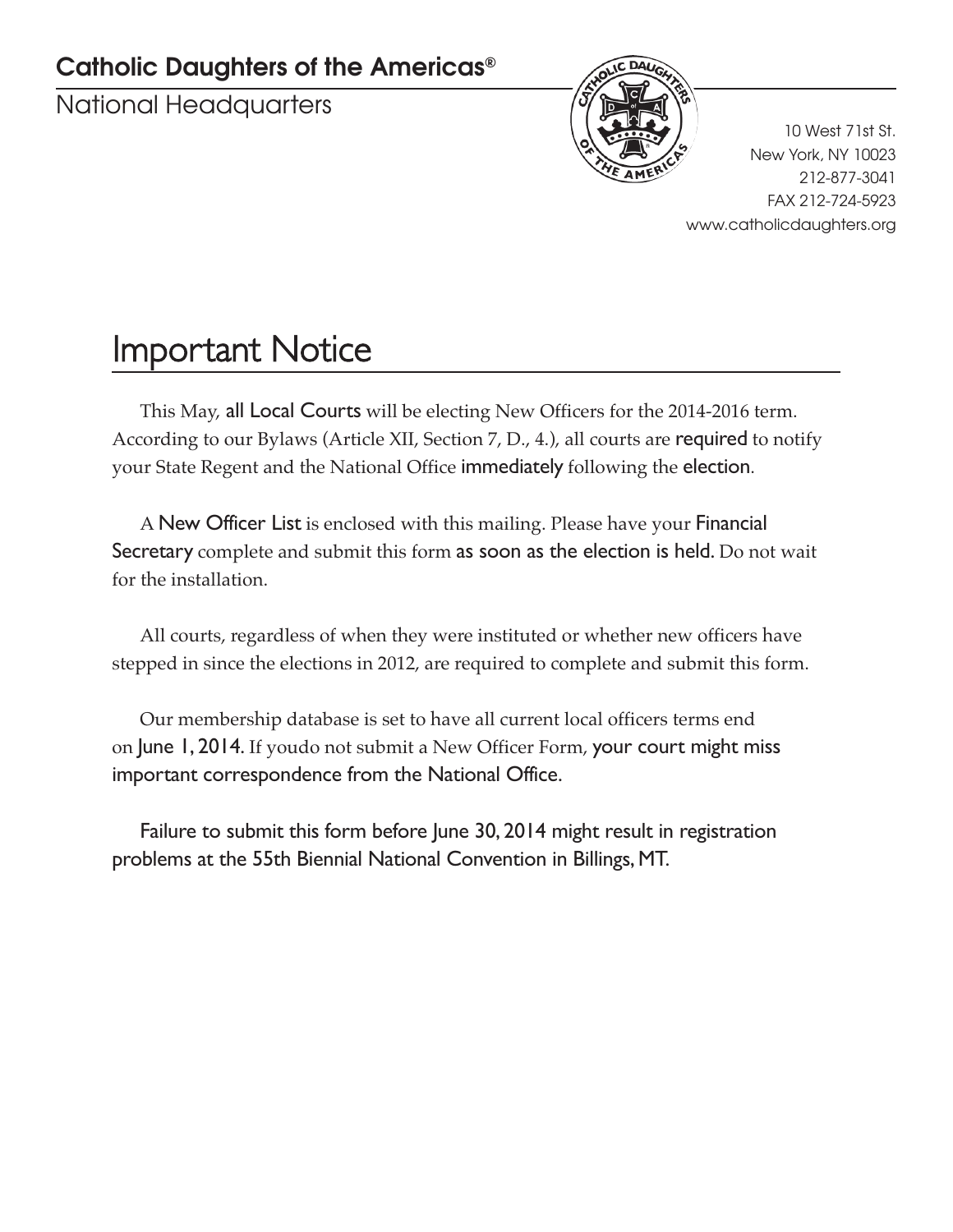# Catholic Daughters of the Americas® UARTERLY National

10 West 71st St. New York, NY 10023 212-877-3041 FAX 212-724-5923 ORDERS 888-221-8834 e mail: cdofanatl1@aol.com www.catholicdaughters.org cdaroster@aol.com



Easter Prayer Loving Father, You sacrificed Your only Son to die on the cross for our sins Only to raise Him up to a new life on Easter Sunday. Guide me to live the Easter mystery everyday: To die to my own desires; To resurrect my spirit when I feel low; To rise to the challenges that may confront me; To praise you in all I do; To love as you have loved us. Let the Risen Lord's light shine forth through me and give me courage to live my faith. Amen.

**call 888-221-8834 or visit the store at catholicdaughters.org.**

National Chaplain Fr. Stephen D. Gosnell, KHS, is enjoying some well deserved time off. He contacted us to say that he sends his best wishes for a prayer-filled Lenten Season and a joyous Easter to each and every Catholic Daughter.

#### Some Highlights: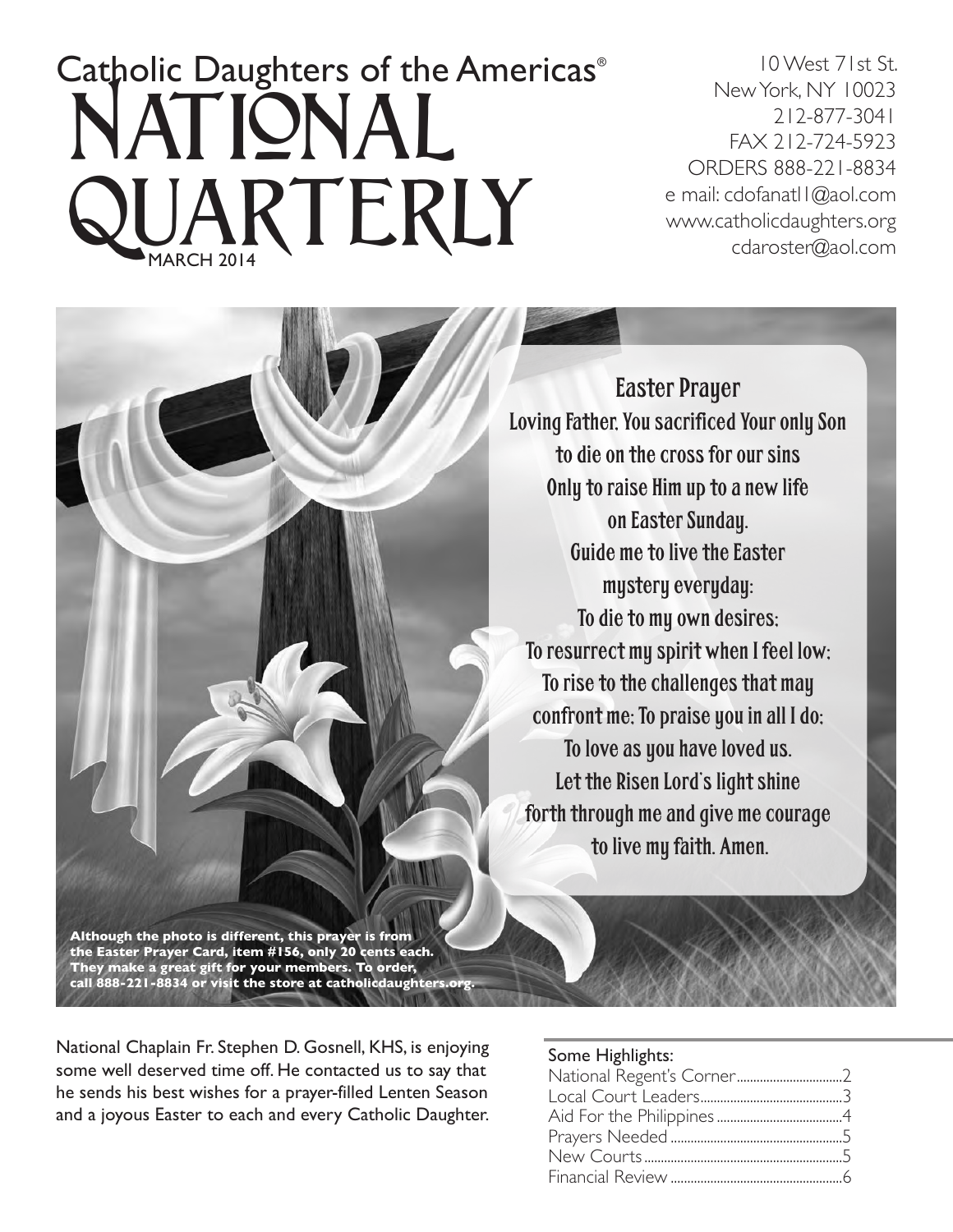## National Regent's Message

Anne Nelson, National Regent



### Dear Members,

A wonderful time of renewal and growth is coming. It is the election of new local court officers. This is an important time for the courts and the organization. It should be something we look forward to, not with fear or trepidation, but with confidence.

We all have Catholic Daughters DNA inside us. We are individual, but we are inseparable. We are the same, yet very different. The **DNA** for a Catholic Daughter is most unique. It can be shared but is slightly different in each member.

The **D** is for our dedication to our faith, our family and our organization.

The **N** means we nurture each other in faith and in action.

The **A** is for our ability to see the good and the potential in all situations and people.

It is time to step up to for the good of your court, your state and this organization as a whole.

Use your CDA DNA to reach out, give a hand, say a prayer, man the booth, bake a cake or become an officer. Don't let your DNA wither from lack of use. When called by the Nominating Committee Chairman to take a leadership role, please don't say no, but do ask for time to consider it. I ask that, if in doubt, you speak with the officer in the position you are asked to fill. Pray and the Spirit will guide you in your decision. Each court needs members to step forward and lead it into a new term in order to revitalize and renew the court.

Don't keep your **DNA** hidden. Let people say that, when something needs to be done or someone needs assistance, a Catholic Daughter will be there.

Another opportunity for CDA growth and commitment is also close at hand: the National Convention is coming! It is not too late to consider attending the National Convention in Billings, Montana. If you have yet to attend one, you are missing out on so much. At the convention there are many opportunities to learn, renew and enjoy. The ladies of Montana are working very hard to prepare a great time and extend an invitation to every Catholic Daughter to consider attending this unique convention. (See November mailing and the enclosed packet for more details.)

God bless. See you in Big Sky Country!

Peace, love, joy,

Anne B Nelson

### By now you should have:

- $\Box$  Collected all Education Contest Entries on the local level and sent the winners to your State Education Chairman.
- $\Box$  Submitted your web site and newsletter to the National Chairman for those contests, Vicki Feist.
- $\Box$  Sent all Circle of Love forms to the proper State Chairman (see the website if you need additional copies)
- $\Box$  Informed the National Office of your intent to attend or not attend the National Convention.

### **National Office E Mails:**

Executive Director **Mary Impellizeri** cdofanatl1@aol.com

Administrative Assistant **Theresa Duran** cdofanatl@aol.com

For Rosters: **Gloria Linley** cdaroster@aol.com

For Membership Info and Address Changes: **Martha Hamboussi** cdaorders@aol.com

For copies of invoices/dues questions: **Paz Maja** cdadues@aol.com

For Share: **Tom Panas** cdashare@aol.com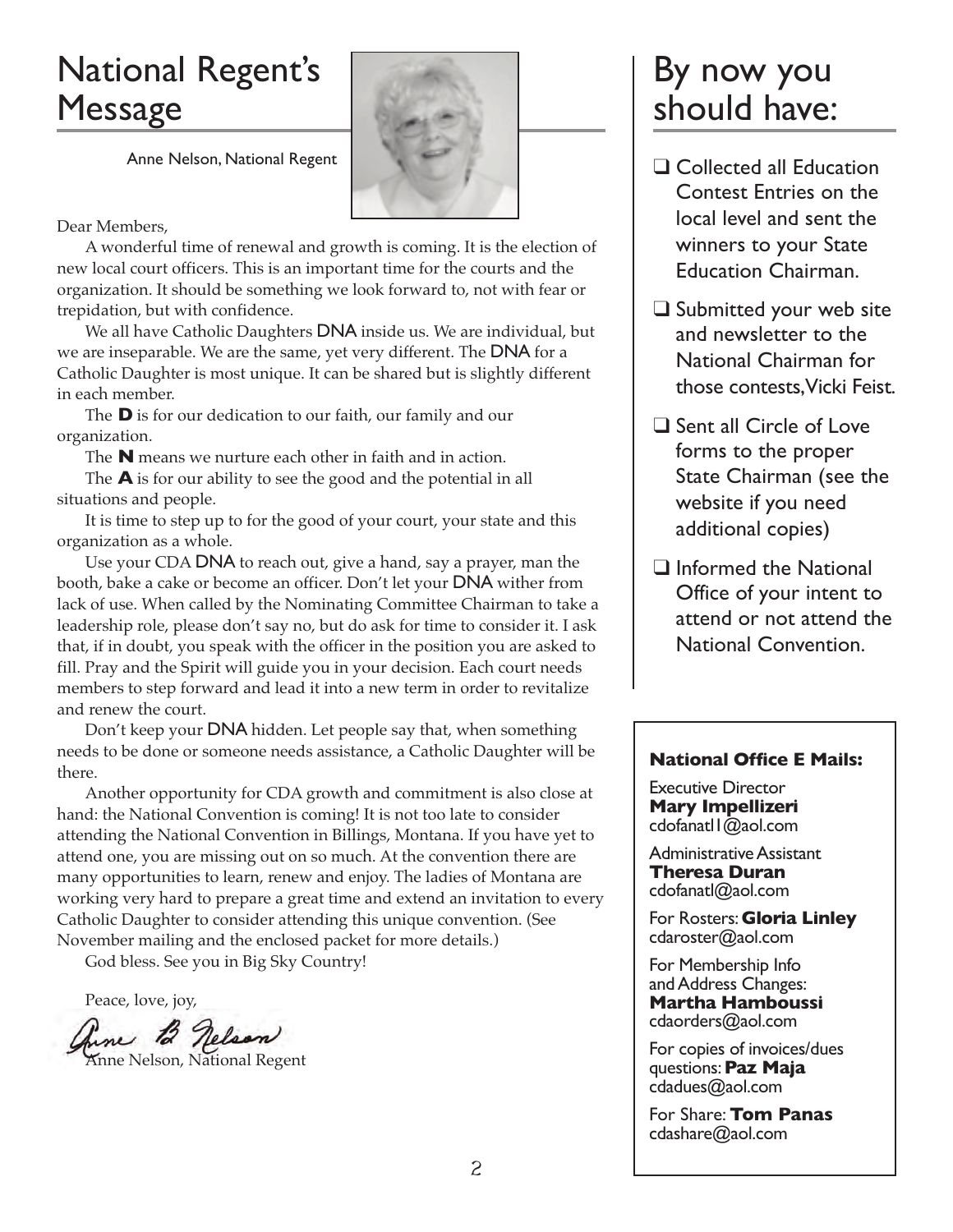## Are You On The Lookout For Leaders?



learned and developed. Much has been written about developing leadership skills and, as a leader in the Catholic Daughters in a local court, you are a beacon of movement and change. You are the one who will help move the local court in the right direction. It is for this reason that leaders are necessary.

As we approach the end of the term for local court officers it is necessary for you to look for future leaders in your court.

Training leaders requires that you have clarity of vision and concrete goals for the members in your court. Enhancing leadership abilities in your court will also pave the way towards better communication.

### Traits That Leaders Need To Possess

Here are some quick tips on how to spot a leader—a person who can take charge and get work done through and with her members. Using the traits in the list below, identify the women who might make great officers and discuss the possibility of leadership in CDA with them.

## Do You Want to Submit a Resolution?

Information on how to submit a Resolution was included in the November Convention mailing. If you are submitting something for consideration, it must be post marked by June 15th. Please mail to:

### Arline Rich

National Chairman of Resolutions 16 Lincoln Ave, West Hartford, CT 06117-2623

And an electronic copy of the Resolution must be emailed to Arline at arline 19@att.net

Helene Shepard, 1st Vice National Regent

An effective leader should be:

- $\Box$  Spiritual: sensitive to things of the Spirit.
- $\Box$  Credible: able to convince others that you have what it takes to lead.
- $\Box$  Focused: in possession of a clear sense of purpose along with the drive and ambition to achieve success.
- $\square$  Energetic: decisive, works hard and with enthusiasm.
- $\Box$  Motivational: able to inspire people.
- $\square$  Sensitive: understanding to people's worries and complaints; be a good listener.
- $\Box$  Cooperative: ready to foster team spirit by sharing information and creating a sense of group identity.
- $\Box$  Organized: ready to use processes to structure work, assign tasks and monitor progress efficiently.
- $\Box$  Clear: able to communicate expectations clearly and effectively.

In closing, if you have a member with the above traits, give them the tools, support and necessary training or coaching for them to be successful in a leadership position. By doing this, you will empower your members to be future leaders in our organization.

## DIG IN FOR **MEMBERSHIP CONTEST**

**As the end of contest date of March 31, 2014 draws closer, be sure that you have sent in all your New, Renewed or Transferred Member's forms to the National Office to be counted.**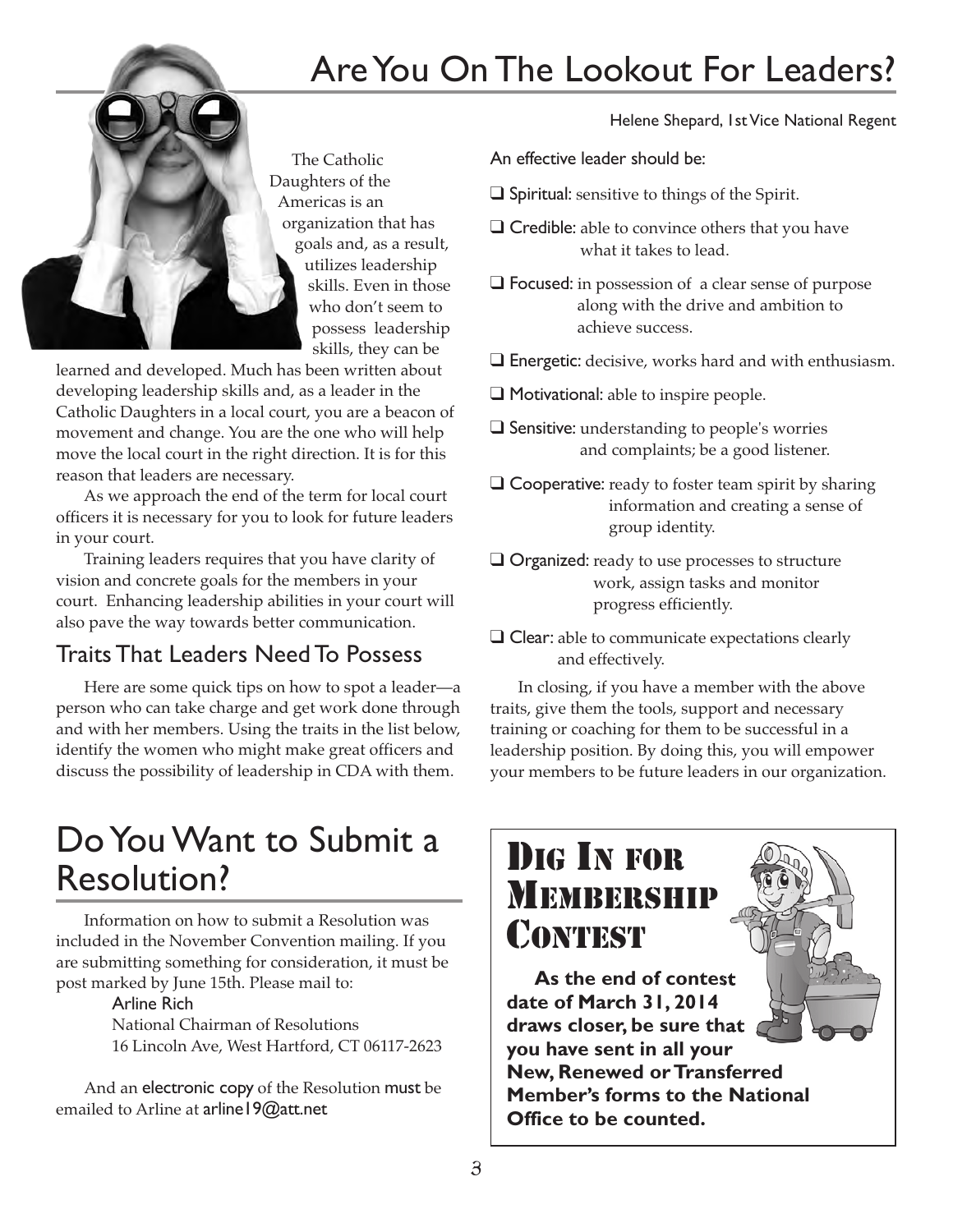## OOPs!

The Fall issue of Share magazine contained a photo array of all State Regents. Regrettably, Pennsylvania State Regent Peggy Guckin was misidentified! So, here she is:



**Peggy Guckin Pennsylvania State Regent**

## Local Court Officer Elections

Attached is the Officer List to be completed by every court. It is very important that this form be sent to the National Office and your State Regent after your May meeting. Even if your officers are remaining for the next two year term, or your court is less than one year old, you must send the completed form back. This is to ensure that we have the correct addresses, telephone numbers and email addresses for all officers.

Our new computer system is set to clear all local officer records on June 1, 2014. If you do not submit a New Officer list, your court will not have any officers listed and might miss important correspondence from National.

The term of office for the local Court Officers begins 30 days from your court's May meeting and is for two years. Thank you to all outgoing officers for their continued dedication to CDA.



The people of the Philippines are still suffering greatly from the devastation caused by **Typhoon Haiyan.** Many disaster relief agencies have left the area, some, like Catholic Relief Services, remain and are in need of support. Be assured that your donations go directly to the Catholic Dioceses where disaster has struck.

Please send all donations for those in need to the National Office, 10 West 71st St., New York, NY 10023.

All checks should be made payable to *Catholic Daughters* with *Disaster Relief* indicated in the memo.

We will then make donations to the Bishops of the dioceses effected by the storm.



Though storms and inclement weather kept many from being able to get to Washington, DC, for the March, National Regent Anne Nelson, National Regent-Elect Shirley Seyfried, First Vice National Regent Helene Shepard, Second Vice National regent Olga Samaniego, National Secretary-Treasurer Sherry Nilles, Executive Director Mary Impellizeri, National Directors Joyce Ann Fleming, Emily Guilherme, Arline Rich and Sheila Storey, Past National Regent M. Joan McKenna, several State officers and many members braved the elements and stood up for what we believe in: the sanctity of LIFE.

Anne and Shirley were interviewed live on TV by Teresa Tomeo of EWTN before the March. Our banner was featured prominently in the procession and was noted by the commentators. Thank you to all who supported the March for Life.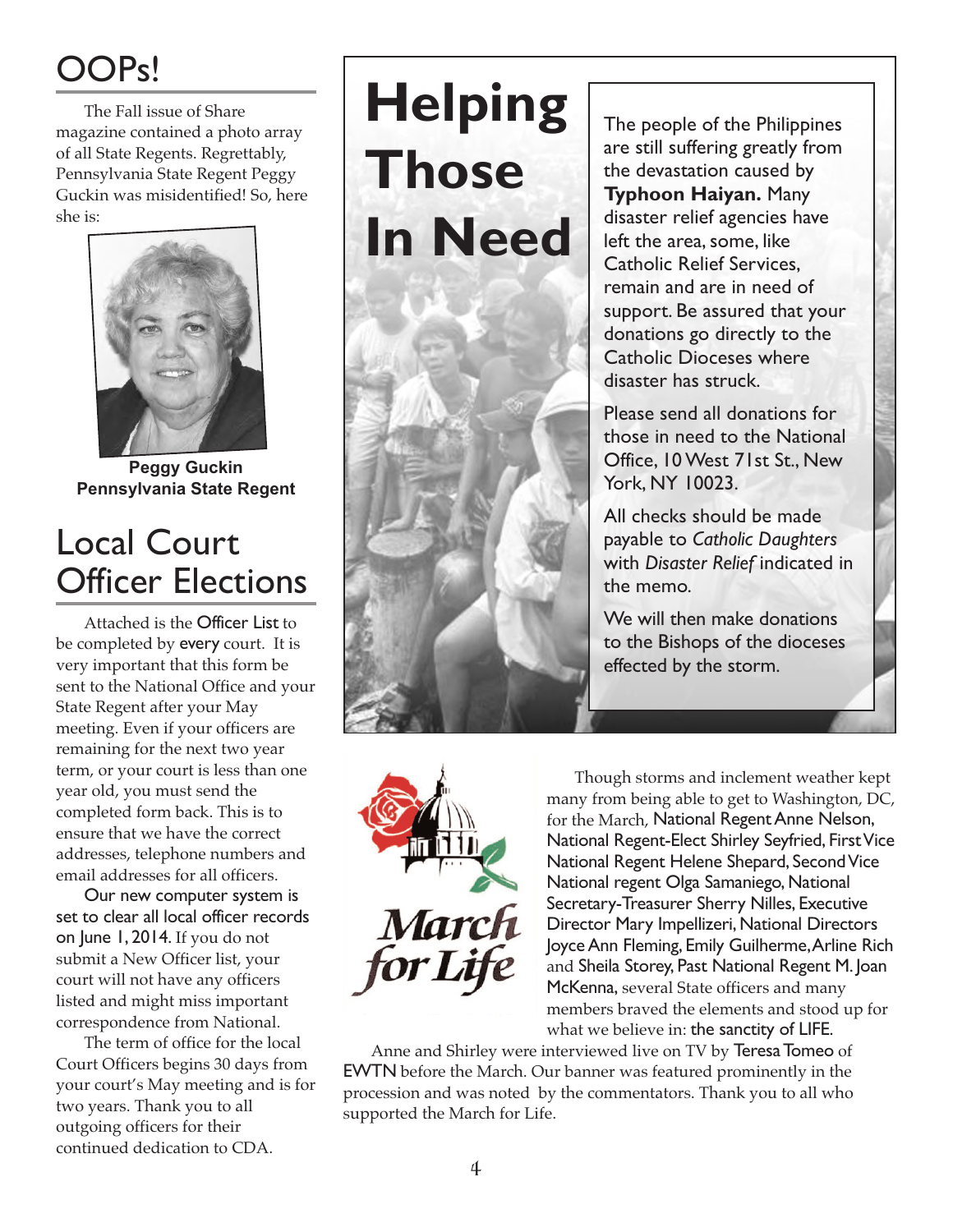## Newly Instituted Courts

Please welcome and pray for the officers members our newest courts. May they enjoy many years of Unity & Charity in our great order.

### **Court Daughters of the Holy Family #2665, Victoria, TX**

Jo Ann Bleier 206 Aberdeen Victoria, TX 77904

### **Ct. St. Alice #2666, Mountainair, NM**

Juanita Chavez HC66 Box 209 Mountainair, NM 87036

### **Ct. Inmaculado Corazón de Maria #2667, Somerton, AZ**

Teresita Trigueros 3242 W Co, 171/4 St Somerton, AZ 85350

### **Ct. St. Teresa Benedicto of the Cross #2668, Denton, TX**

Julie Garrison 1772 Timber Ridge Circle Corinth TX 76210

### **Sts. Peter & Paul #2669, Wheat Ridge, CO**

Miss Karen Kirby 3385 Newland St Wheat Ridge CO 80033

### **Campus Court**

**St. Theresa of the Child Jesus #2671, University of Texas El Paso, TX**

Elisabeth Justice Mike Loya Academic Service Bldg. Rm 202 500 W. University Ave. El Paso TX 79968

### **Ct. Our Lady of Schoenstatt #2672, Weslaco, TX**

Mary Ann Perez 910 W 5th St Weslaco, TX 78596



## New Item from National

### **Our newest offering is a cozy Classic Striped Rugby Scarf**

These beautiful, double thick, purple and gold, acrylic scarves are 70" long. Emblazoned with the CDA logo, they really help us to stand out in the crowd! Order yours today!

## Prayers Needed

Well done, good and faithful servant — Matthew 25:21

Please keep the families of the following deceased in your prayers:

Past National Director Helen Arndorfer from Iowa passed on to her eternal reward in December. Condolences may be sent to her husband: Roger Arndorfer, 800 State Hwy 495 Lot 223, Alamo, TX 78516

Also please lift in prayer all those members and friends of Catholic Daughters who are in need of physical and spiritual healing.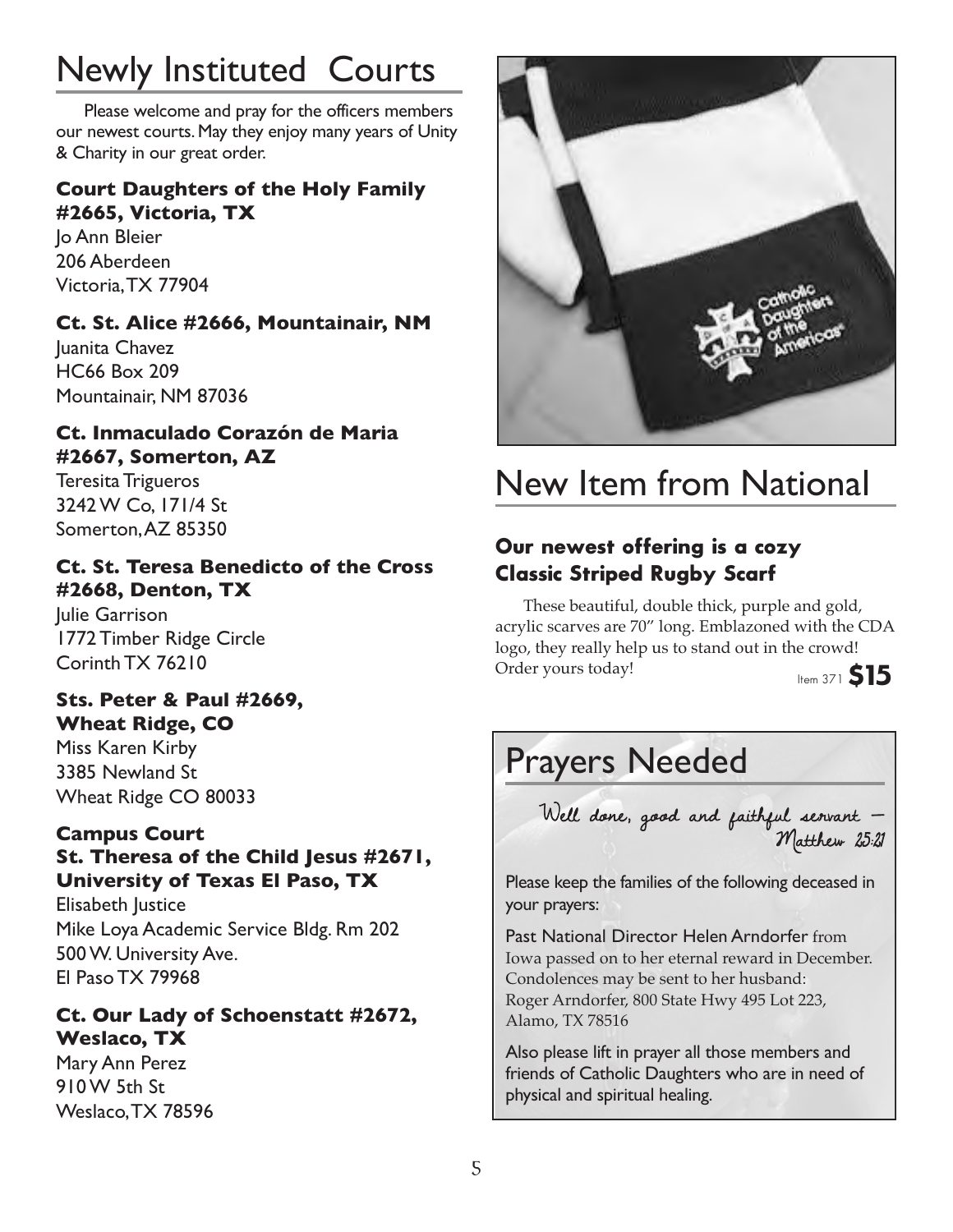## **Million Rosarie** or Unborn Babies

CDA has participated in this event sponsored by the Saint Michael the Archangel Organization since the beginning in 2008. The three day event will take place May2-4, 2014. Please contact your Court members and parish to pass along this event so that the One Million Rosaries goal will be met. See saintmichaelthearchangelorganization.org for additional information and to register for the event.

## Priest Appreciation Day

Does your court participate? Priest Appreciation Day is Sunday, June 1, 2014. Cards are available at the National Office. There is no cost for the cards, only postage, you return the enclosed slip to us with your donation. Please do something special for the priests in your parish so they will know we support them and are grateful for all they do.

## National Projects

Has your court sent your donation for our National Projects or Charities to the appropriate place? Even the smallest of donations is gratefully accepted. Please see the attached flier for details.

## National CDA Lecture

The CDA Lecture will be held on March 23, 2014 at Catholic University of America at 2pm. Check www.catholicdaughters.org for more information.

### **IMPORTANT NOTICE**

May 1st is the deadline for completing your Perpetual Membership pledge to the 1903 Society in order to get be recognized and receive your plaque at the 55th Biennial National Convention this July.

## Financial Reviews

Every April and October your Court is required to hold a Financial Review with your District Deputy or State Representative. Many Courts are past due in sending their copy of the Review to the National Office.

Please be sure to make the appropriate number of copies and send them out as soon as the Review is over. Attached is your Financial Review Form for the period ending March 30, 2014.

## State Court Financial Reviews

All State Courts are required to complete a Financial Review each year. Please refer to Section 4 pages 19, 20 and 21 in the Tools of the Trade. These forms are due to the National Office before June 1, 2014.

## Money Owed to National and State

Please be aware that any court owing money to either the National Office or your State as of December 31, 2013, may not participate as delegates at the National convention. This includes dues, supplies, insurance, etc. The National Office has sent out statements to those who are past due. Please pay all debts on time.

## Morality In Media

The collection of membership dues and donations to MIM through the National Office appears to be working well. A one-time annual court donation is sent directly to National Headquarters, and, in return, MIM receives one CDA check of support. Of course, if an individual in your court or the court itself wishes to communicate directly with MIM, they may do so at any time. Please forward your annual \$50 donation check National Office ASAP.

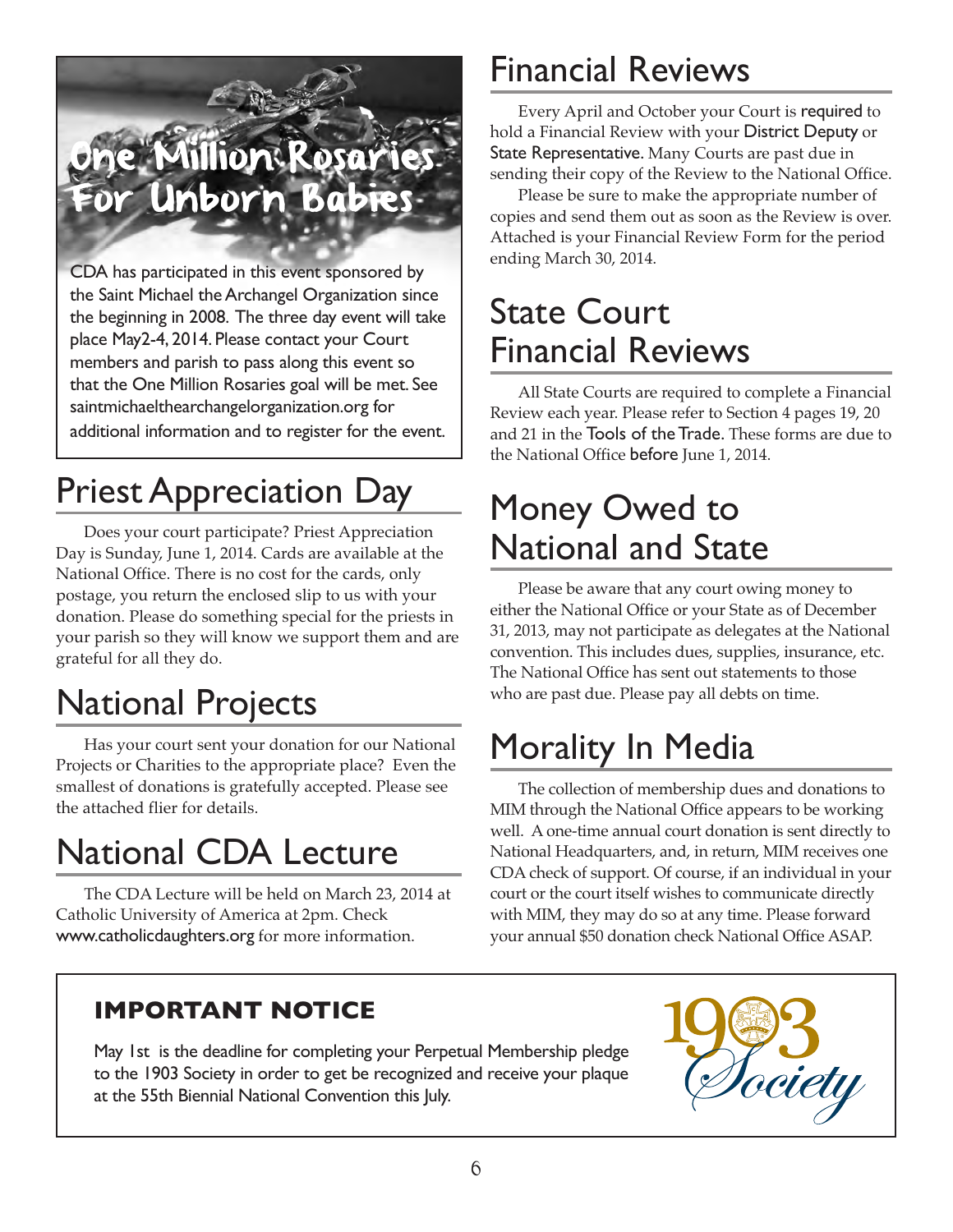### **Catholic Daughters of the Americas**

### **NATIONAL HEADQUARTERS AND RESULTS AND RESULTS OF STREET**

### **New York, NY 10023**  *OPERATION MORNINGSTAR NEWSLETTER*

Volume VII, No. 7 March 2014

### *Join the bishops in prayer for the culture* **<b>Example 2011** The Separation Morningstar"

The bishops of the United States are inviting Catholics to join a movement of prayer, penance, and sacrifice for the sake of renewing a culture of life, marriage, and religious liberty in this country. Inform your court, parish, diocese, family and friends.

Join the movement in three ways:

1. Pledge to fast on Fridays: www.usccb.org/fast.

2. Sign up to receive the Friday Fast, a weekly email or text message. (Text FAST to 99000 to subscribe via text message).

3. Like the Facebook page "Call to Prayer for Life, Marriage, and Religious Liberty"



Cardinal Seán O'Malley, Chairman, of the United State Conference on Catholic Bishops Committee on Pro-Life Activities, said**, "It is a great blessing to be joined in prayer with thousands of Catholics nationwide. The Call to Prayer is a** 

**reminder for all of us that we rely on God for everything; it is an invitation to grow in faith and love as we pray and fast together for the protection of life, marriage and religious liberty.** Everyone can make a difference for the good of the Church and society through participation in this important campaign. Please join me and so many others in holding up the power of prayer."

### *Beware of state and local 'nondiscrimination' laws*

Kristina Arriaga, executive director of the Becket Fund for Religious Liberty, spoke to the Catholic Daughters National Board at their annual legislative meeting in conjunction with the March for Life. She urged Catholic Daughters and other citizens to become informed on the issue of sexual nondiscrimination, saying that there is an enormous push to pass these laws at state and local levels. She said citizens are not aware of the many legal issues that can result for small businesses, churches and religiously-affiliated schools and hospitals. In Canada, priests, bishops and publishers have been prosecuted for speaking and writing about these moral issues. See related article on next page.





### *Cardinal calls for compassion*

Once again, the national board of Catholic Daughters of the Americas sat in the front row at the Opening Mass of the National Prayer Vigil for Life.

In his homily, Cardinal O'Malley said, "The feelings of the woman in the Gospel must be like the young woman caught in a crisis situation of an unwanted pregnancy. She feels overwhelmed, alone, afraid, confused.

"We must never allow that woman to perceive the Pro-Life movement as a bunch of angry self-righteous Pharisees with stones in their hands, looking down on her and judging her.

"We want the woman to experience the merciful love of Christ. Jesus does not condone the woman's fall, but He does not condemn her. He invites her to make a new start, to know that she is forgiven and loved.

"Pope Francis urges us to practice 'the art of accompaniment' which teaches us to remove our sandals before the sacred ground of the other, in this case, the woman in crisis. This accompaniment must be steady and reassuring, reflecting our closeness and our compassionate gaze which heals, liberates and encourages growth in the Christian Life."

Approved:

Anne Nelson, National Regent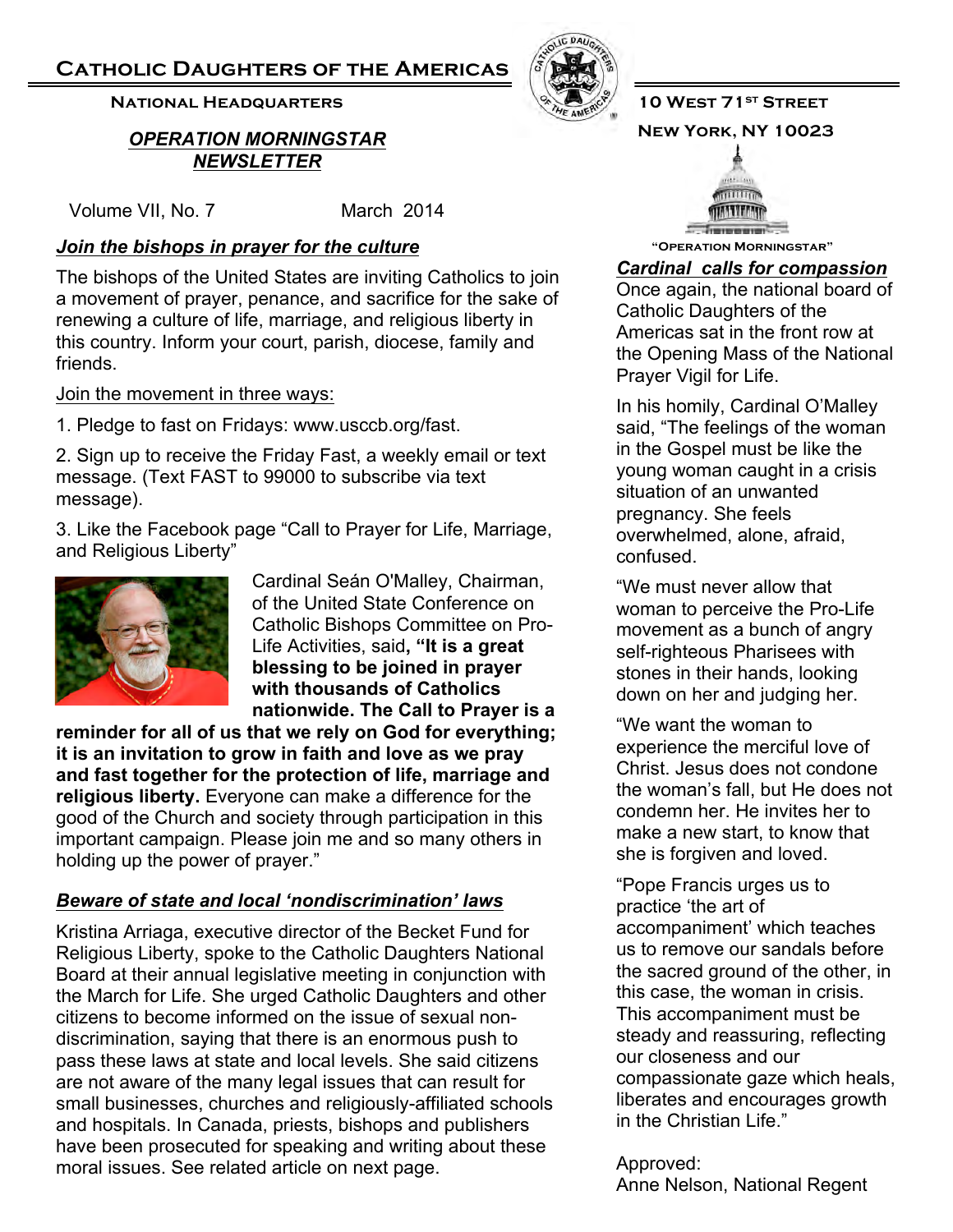### *Bishos urge Congress to reject ENDA*

Three chairmen of U.S. bishops' committees expressed their opposition to the Employment Non-Discrimination Act of 2013 (ENDA) passed by the U.S. Senate last fall. The bill is in the U.S. House.

Bishop Stephen Blaire, Stockton, CA, Archbishop Salvatore Cordileone, San Francisco, and Archbishop William Lori, Baltimore, explained the reasons for their opposition in an October 31 letter addressed to Senators, available online.

The bishops said ENDA goes beyond prohibiting unjust discrimination and poses several problems:

1) it lacks an exception for a "bona fide occupational qualification," which exists for every other category of discrimination under Title VII of the Civil Rights Act, except for race;

2) it lacks a distinction between homosexual inclination and conduct, thus affirming and protecting extramarital sexual conduct;

3) it supports the redefinition of marriage, as state-level laws like ENDA have been invoked in state court decisions finding marriage discriminatory or irrational;

4) it rejects the biological basis of gender by defining "gender identity" as something people may choose at variance with their biological sex; and

5) it threatens religious liberty by punishing as discrimination the religious or moral disapproval of same-sex sexual conduct, while protecting only some religious employers.

Emphasizing the dignity of all people, the bishops quoted Pope Francis' statement that "Work is fundamental to that dignity." They added that "the Catholic Church has consistently stood with workers in this country and continues to oppose unjust discrimination in the workplace. No one should be an object of scorn, hatred, or violence for any reason, including his or her sexual inclinations."

Further detail on problems with ENDA is available online at www.usccb.org/issues-andaction/human-life-and-dignity/laboremployment/upload/enda-backgrounder-2013.pdf.

### *What Is Conscience Protection For?*

### Taken from USCCB by Aaron Matthew Weldon

"If you follow commentary on the court battles over religious liberty here in the United States, you will occasionally read statements that refer to a need for "balance" on matters of conscience protection. The thinking for some seems to be that people of faith, or even simply people of good will, should be able to compromise on their convictions when those convictions don't conform to the expectations of the broader culture....

"But conscience is not a bargaining chip in a negotiation.

"Conscience is not merely a feeling, as if I am acting in good conscience whenever I do what feels good. Rather, conscience is a means by which one grasps the truth. In political matters, my conscience guides me to the truth about how I ought to act with respect to family, neighbors, local community, and nation.

"The right to follow one's conscience is more than a right to be left alone. It is the right to pursue the truth and to act in accord with that truth. When we follow the dictates of our consciences, we act in accordance with the truth as best as we can understand it. In other words, we submit to the law of our loving Creator, not to a coercive agent such as the state. When we obey our consciences, we conform our lives to the truth that makes us truly free.

"When the state attempts to coerce individuals and entire communities to act against their consciences, as it is doing now with the HHS "contraceptive mandate," it is usurping the place of truth as the guide for the lives of its citizens. However, as Joseph Cardinal Ratzinger, later Pope Benedict XVI, affirms, "truth is not a product of politics." When a state seeks to order the lives of its citizens as if truth were a product of politics, then it has radically overstepped its bounds. It becomes a tyrant rather than a servant. People who seek to do what is right, who order their lives to the truth, cannot compromise on conscience, for such a compromise suggests that one should willfully act against what is right." Read it all at http://www.usccb.org/about/pro-lifeactivities/life-issues-forum/life-issues-forumwhat-is-conscience-protection-for.cfm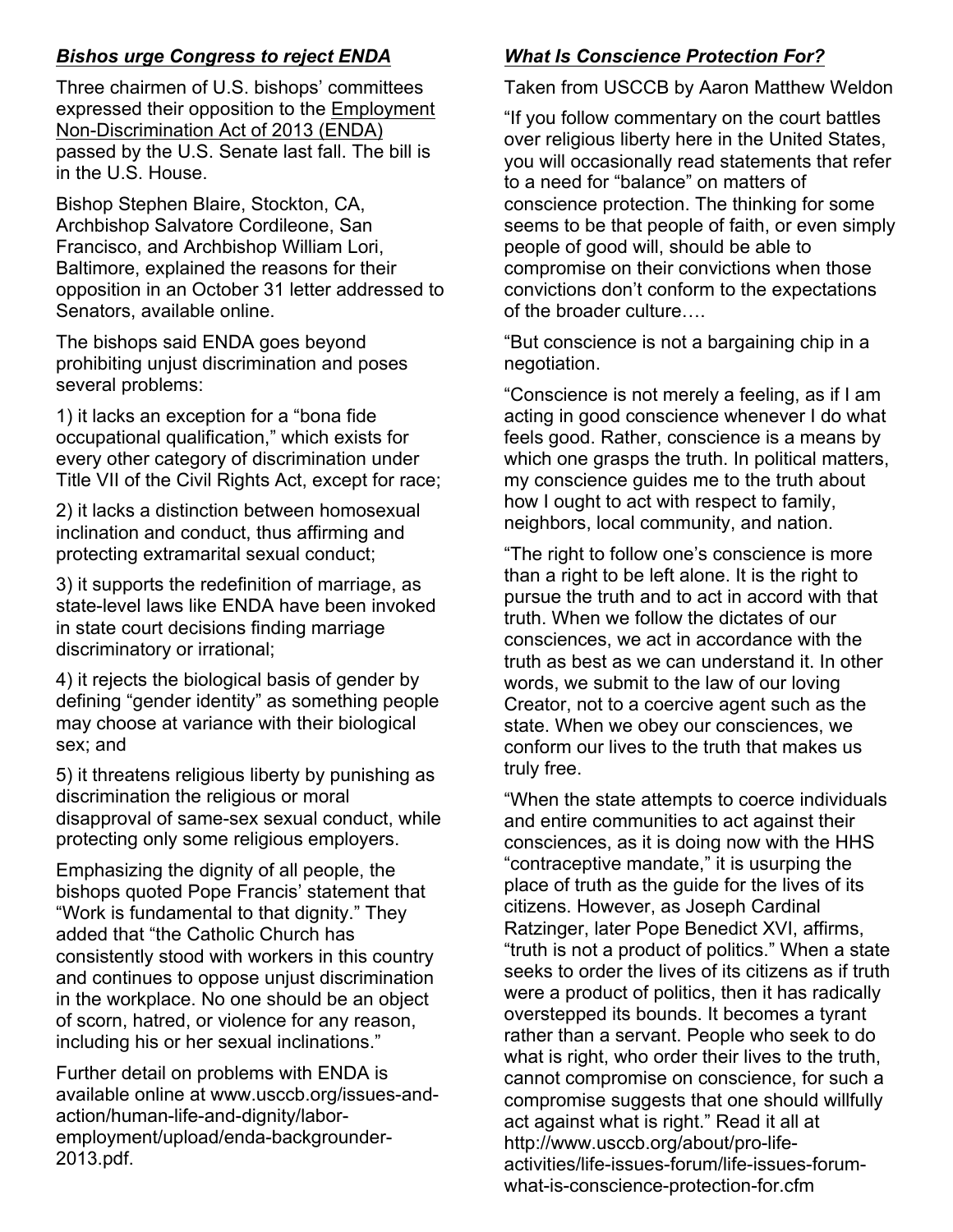

Catholic Daughters of the Americas **National Projects** 



**Disaster Relief** Financial support for disaster areas





Serving elderly sisters, brothers and priests

> **HOLY CROSS FAMILY MINISTRIES**

Devotion to Mary

through the Rosary

In order to maintain these 5 projects, each Court is asked to donate a minimum of

\$20 per project, per year.



Provides cleft palate surgery for underprivileged children.

Checks payable to: **Catholic Daughters of the Americas** (forward checks to the National Office or follow your state guidelines)



Helping to build hope, build lives, one family at a time.

## **National Charities**

- I. North American College
- 2. Morality In Media
- 3. Catholic Relief Services
- 4. Apostleship of the Sea
- 5. Covenant House
- 6. Mother Teresa
- 7. Tutwiler Clinic
- 8. Misericordia
- 9. Labouré Society

All checks, payable to Catholic Daughters of the Americas, for a specific charity, may be forwarded to the National Office.

### 10. Project Handclasp

Combined efforts between the Catholic Daughters and Volunteer sailors and marines allow for the overseas distribution of materials such as friendship bags, school and sewing supplies, toys, clothing, new soap and monetary donations for new treadle sewing machines allowing families to become self-sufficient.

### **Monetary Donations/Correspondence only**

Project Handclasp- Paul Brown, Director c/o Commander Navy Region SW 937 North Harbor Drive - Room 104 San Diego, CA 92132-0058

### **For Packages only**

Project Handclasp Warehouse Bldg. 3155, Bay 17 401 West 8th Street National City, CA 91950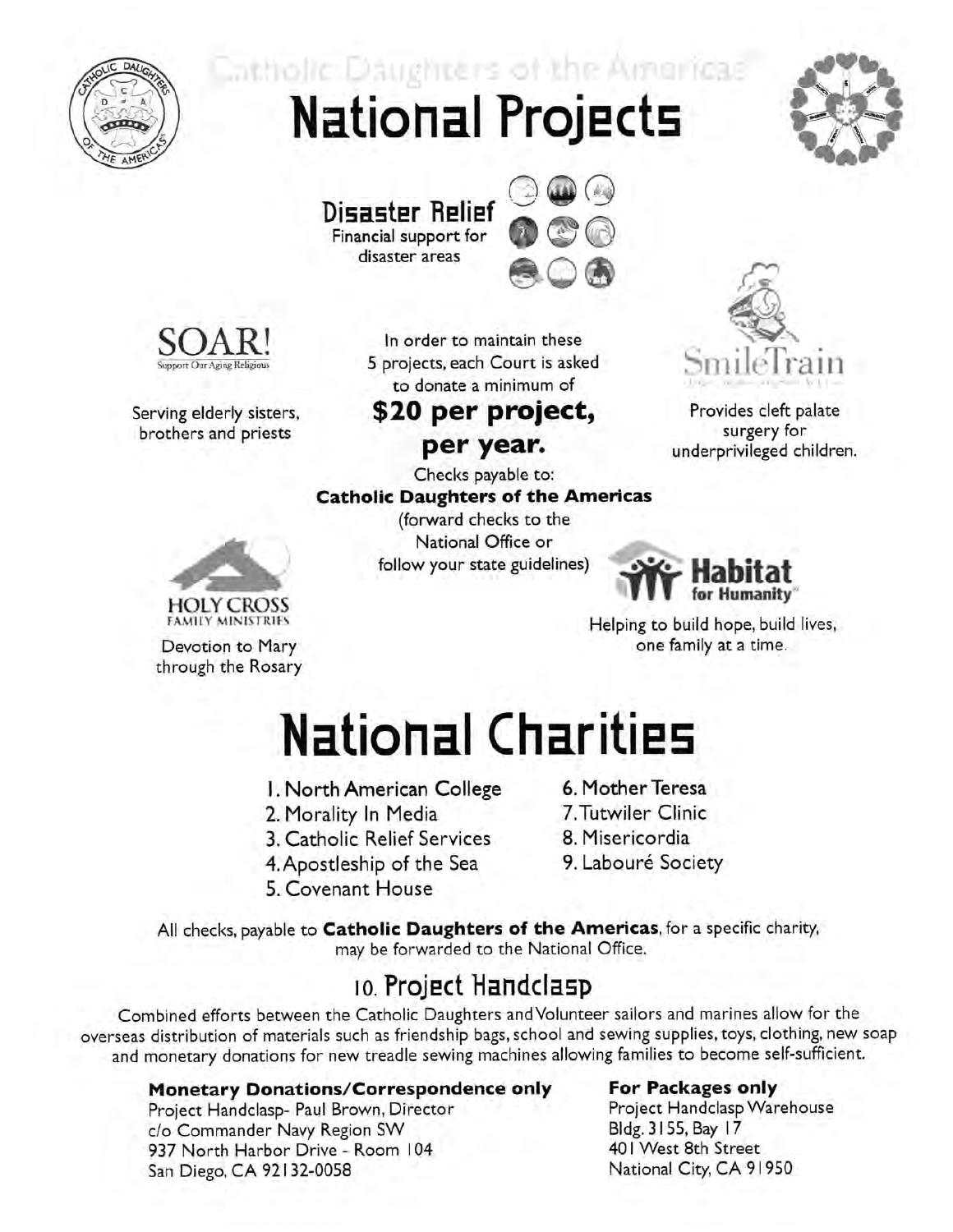|                                                                                                                                                                          | <b>CATHOLIC DAUGHTERS OF THE AMERICAS</b><br><b>FINANCIAL REVIEW</b> |                                                             |                       |  |
|--------------------------------------------------------------------------------------------------------------------------------------------------------------------------|----------------------------------------------------------------------|-------------------------------------------------------------|-----------------------|--|
|                                                                                                                                                                          |                                                                      |                                                             |                       |  |
|                                                                                                                                                                          |                                                                      |                                                             |                       |  |
|                                                                                                                                                                          |                                                                      |                                                             |                       |  |
| TOTAL MEMBERSHIP ON YOUR RECORDS AS OF SEPTEMBER 30 OR MARCH 31 WAS                                                                                                      |                                                                      |                                                             |                       |  |
| $COURT NAME$ $COURT$ $#$ $CITY$ $STATE$ $STATE$                                                                                                                          |                                                                      |                                                             |                       |  |
| 1. Total amount paid out by check for Religious, Charitable, and Educational<br>purposes. Include amounts paid to National Office and State Court for<br>these purposes. |                                                                      |                                                             | Total \$              |  |
| 2. Paid to National Court:                                                                                                                                               |                                                                      |                                                             |                       |  |
| <b>National Dues, Assessments and Insurance</b>                                                                                                                          |                                                                      | $\sim$                                                      |                       |  |
| <b>Supplies, Jewelry and Gift Items</b>                                                                                                                                  |                                                                      | the control of the control of the control of                |                       |  |
| Paraphernalia (robes, banner, flags)                                                                                                                                     |                                                                      | the control of the control of the control of the            |                       |  |
|                                                                                                                                                                          |                                                                      | the control of the control of the control of the control of | Total \$              |  |
| Other (specify)                                                                                                                                                          |                                                                      |                                                             |                       |  |
| 3. Paid to State Court:                                                                                                                                                  |                                                                      |                                                             |                       |  |
| <b>State Dues and Assessments</b>                                                                                                                                        |                                                                      |                                                             |                       |  |
| <b>Special State Court Projects</b>                                                                                                                                      |                                                                      |                                                             | Total \$              |  |
|                                                                                                                                                                          |                                                                      | <b>FUND BALANCES</b>                                        |                       |  |
|                                                                                                                                                                          | <b>LAST REPORT</b>                                                   |                                                             | <b>CURRENT REPORT</b> |  |
| <b>CHECKING ACCOUNT</b>                                                                                                                                                  | s                                                                    |                                                             | s                     |  |
| <b>SAVINGS ACCOUNT</b>                                                                                                                                                   | $\sim$                                                               |                                                             | $\sim$                |  |
| <b>MASS FUND</b>                                                                                                                                                         | s                                                                    |                                                             | s                     |  |
| <b>MONEY MARKET ACCOUNTS</b>                                                                                                                                             | $\sim$                                                               |                                                             | $\sim$                |  |
| CD'S                                                                                                                                                                     | s                                                                    |                                                             | $\sim$                |  |
| <b>TREASURY ACCOUNTS</b>                                                                                                                                                 | $\sim$                                                               |                                                             | $\sim$                |  |
| <b>OTHER FUNDS (SPECIFY)</b>                                                                                                                                             |                                                                      |                                                             |                       |  |
|                                                                                                                                                                          | $\sim$                                                               |                                                             |                       |  |
|                                                                                                                                                                          | $\sim$                                                               | $\mathbf S$<br><b>TOTAL CURRENT FUNDS OF COURT</b>          |                       |  |

**We, the undersigned Financial Review Committee of the Court hereby certify that we have reviewed the Court books, examined and checked the bank accounts and that the foregoing report is a true and correct statement of the funds**  of this Court. **Court. of this Court. of the Court of the Court of the Court of the Court of the Court of the Court of the Court of the Court of the Court of the Court of the Court of the Court**

|                                             |                                       | <b>Financial Review Committee</b> |
|---------------------------------------------|---------------------------------------|-----------------------------------|
| <b>District Deputy/State Representative</b> |                                       | <b>Financial Review Committee</b> |
| Send:                                       | Send a copy to:                       |                                   |
| <b>Original copy to National Office:</b>    | <b>Your State Regent</b>              |                                   |
| <b>CATHOLIC DAUGHTERS OF THE AMERICAS</b>   | <b>Your State Secretary</b>           |                                   |
| 10 West 71 <sup>st</sup> Street             | <b>Your District Deputy/</b>          |                                   |
| <b>New York, NY 10023</b>                   | or State Representative               |                                   |
|                                             | <b>RETAIN: A copy for Court files</b> |                                   |

**REPORT SHOULD BE RETURNED TO APPROPRIATE DESIGNATIONS BY NOVEMBER 1 OR MAY 1 OF THE CURRENT YEAR.**